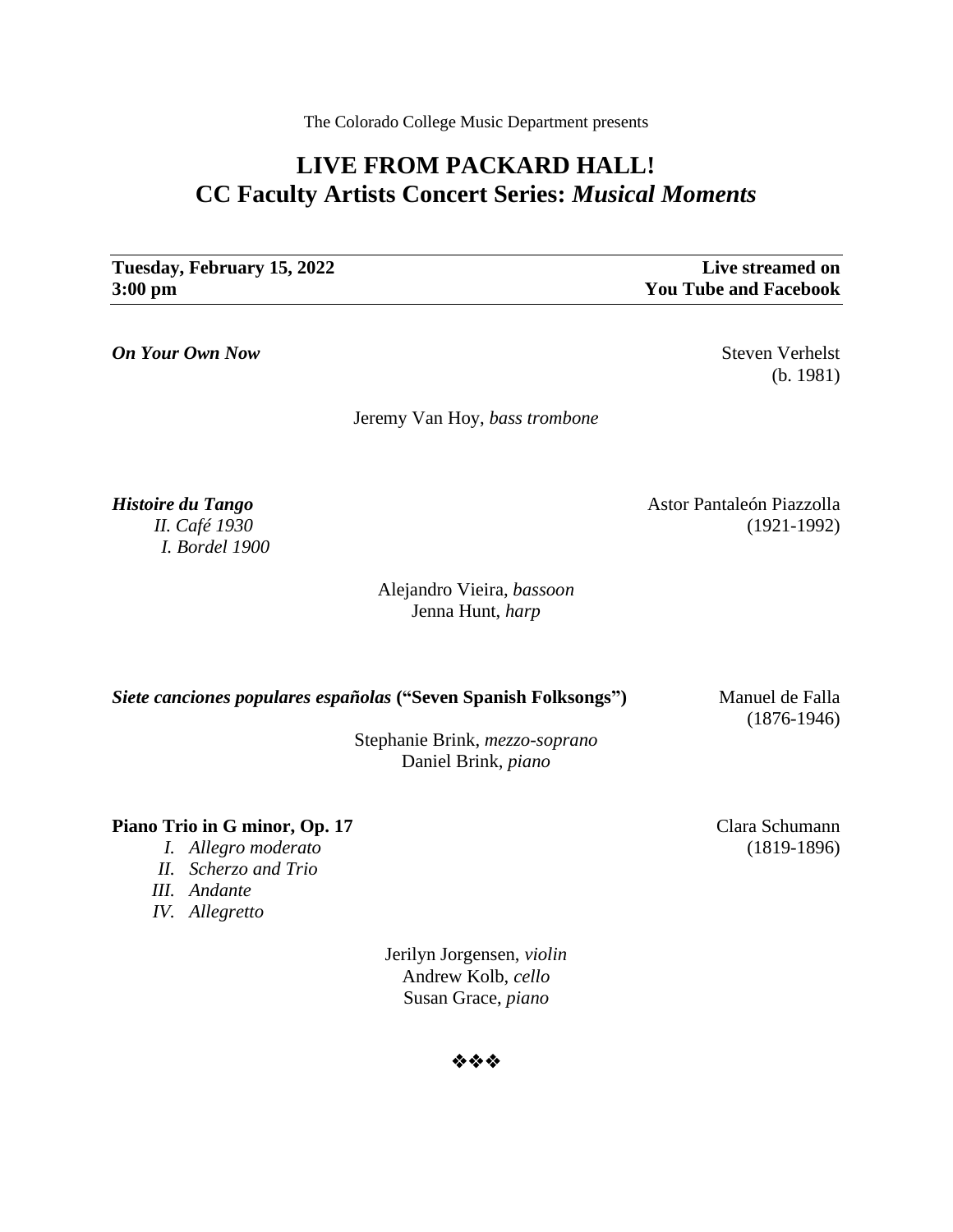### **ABOUT THE ARTISTS**

**DANIEL BRINK** is well known as a teacher, vocal coach, collaborative artist, and adjudicator throughout the Front Range of Colorado. He has been a member of the music faculty of Colorado College since 1987 and has taught on the faculty of the Colorado College Vocal Arts Festival since its inception. Outside CC, Dan serves as Assistant Conductor and Principal Pianist for the Colorado Springs Chorale. He also serves as Accompanist/Coach and Music Director for Opera Theatre of the Rockies, and frequently performs in recital with singers throughout Colorado. Dan is also a talented arranger whose works have been performed by the Colorado Springs Chorale, the Colorado Springs Children's Chorale, the Colorado Vocal Arts Ensemble, the Colorado Springs Symphony, and many small ensembles throughout the region. He received his bachelor's degree in piano performance from the University of Southern Colorado and received his Master of Music degree in Collaborative Piano from the University of Colorado at Boulder.

**STEPHANIE BRINK**, Mezzo-Soprano/Contralto, Instructor of Voice, has performed extensively in the American Southwest. She is a Colorado native, who began her vocal career in the jazz and music theatre realms. Following her undergraduate study at the Colorado College (BA Music, class of 2007), she began intense vocal study with Martile Rowland before leaving to pursue her master's degree at the University of Arizona (MM Opera Performance, class of 2013). Upon completion of her master's, Miss Brink returned to Colorado to continue her vocal study with Miss Rowland. Miss Brink enjoys teaching, directing, and performing. She is currently pursuing a career in Opera Performance.

Grammy nominated pianist and Steinway Artist **SUSAN GRACE** has performed solo and chamber recitals and has appeared as soloist with orchestras in the United States, Europe, the former Soviet Union, Korea, India and China. She has also performed in the Aspekte Festival in Salzburg, St Paul Chamber Orchestra's new-music series Engine 408, Phillips Collection in Washington, D.C., the Grand Teton Festival, the Cape Cod Music Festival, Festival Mozaic, Concordia Chamber Players, Music at Oxford, and the Helmsley Festival in England. She is a member of *Quattro Mani*, an internationally acclaimed two-piano ensemble with NY pianist Steven Beck. Recent performances include CUNY Graduate Center, Bargemusic, National Sawdust, Subculture and Weill Recital Hall at Carnegie Hall and Steinway Hall in NY, La Labortoire Cambridge, Curtis Institute in Philadelphia and the Alabama and Austin Symphonies. Grace has recorded for Bridge Records, the Belgium National Radio, WFMT in Chicago, the Society of Composers, Wilson Audio, Klavier International and Klavier Music Productions. Her recording on the Bridge label of Stefan Wolpe's violin and piano music was listed in the *London Sunday Times* as one of the top ten Contemporary recordings of 2015 and was also included on the *Fanfare* "Critics Want List 2016". Bridge Records recently released 4 new CDs by *Quattro Mani* featuring American and European composers; *Lounge Lizards* and *Re-Structures* in 2018 as well as Stefan Wolpe's music for two pianos and the Poul Ruders Edition, Volume 15 released in 2019, all to critical acclaim. Grace was awarded 2020 Gresham Riley Award, Alumni Association's highest honor for service to Colorado College.

Grace is associate chair, artist-in-residence, and senior lecturer in music at Colorado College. She is also music director of the renowned Colorado College Summer Music Festival, now in its 37th season. She was awarded the Christine S. Johnson Professorship of Music from 2014-16. In June 2014, Mayor Steve Bach and the city of Colorado Springs presented Ms. Grace with the *Spirit of the Springs* award for her work with the Colorado College Summer Music Festival. Grace was nominated for a Grammy in the Best Small Ensemble Performance category.

Known for her versatility and intense musical interpretation, Colorado harpist **JENNA HUNT** brings a fresh perspective to being a professional musician in today's culture. Her talents combine a jazz and classical background from receiving her bachelor's degree in jazz at University of Northern Colorado (2015) and her master's degree in Harp Performance at University of Denver Lamont School of Music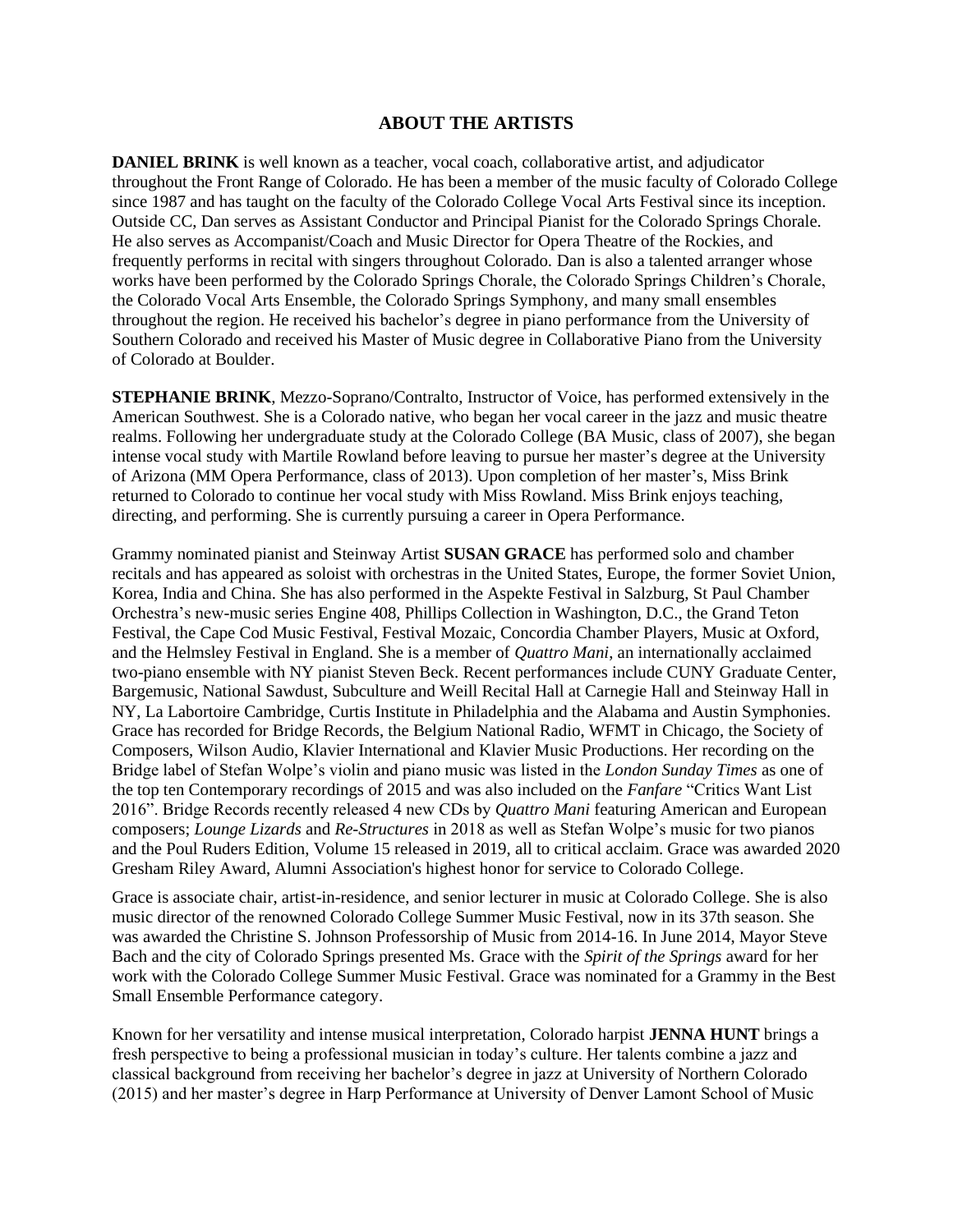(2020). While at University of Denver's Lamont School of Music, she was a finalist in the University's concerto competition performing the final movement to Ginastera's Harp Concerto. She has studied under such legendary harpists as Ann Marie Liss, Grace Browning and Kathy Bundock-Moore. Ms. Hunt routinely performs with local orchestras, chamber ensembles and as a soloist, and has performed at such prestigious venues as Carnegie Hall, The Sydney Opera House, Shanghai Performing Arts Center and Lincoln Center. In addition to performing, she teaches private lessons to aspiring harpists of all ages. She is currently the harp instructor at Colorado College and holds office as the Vice President for the Mile High Chapter of the American Harp Society.

During the 2021-22 season, Jenna is collaborating with other Colorado musicians to present new formats of classical and jazz concerts.

**JERILYN JORGENSEN** is a member of the performance faculty of Colorado College and has been adjunct faculty in violin and chamber music at the Lamont School of Music of the University of Denver and Visiting Assistant Professor of Violin at the State University of New York in Potsdam, NY. From 1980-2004 she was first violinist of the Da Vinci Quartet, and as a member of that ensemble she has performed throughout the United States, been a prizewinner in the Shostakovich International String Quartet Competition and finalist in the Naumburg Chamber Music Competition, and appeared on PBS's *NewsHour* with Jim Lehrer. Her recordings appear on the Naxos label. Her performances with the quartet have been praised as "...abundant in feeling and fire" (Milwaukee Journal), "taut, confident playing, brimming with thrust and color" (Los Angeles Times), and as exhibiting "ease, authority, and thoroughgoing excellence" (San Francisco Chronicle).

Concerts from 2014-2018 included the complete Beethoven Sonatas in Colorado Springs and Denver with pianist Cullan Bryant, as well as appearances in New Mexico, Potsdam, NY, Boston, Ann Arbor, MI and elsewhere in Colorado. As a performer of historically informed concerts on original instruments, she has appeared with Mr. Bryant at the Frederick Collection of Historic Pianos in Ashburnham, MA and at the National Music Museum in Vermillion, South Dakota. She and Mr. Bryant are currently at work recording the complete Beethoven sonata on period instruments at the Frederick Collection, and they were featured artists at the Historic Keyboard Society of North America's annual conference in May 2018.

Ms. Jorgensen has given master classes in violin and chamber music at the University of California at Davis, University of Nevada at Las Vegas, Sam Houston State University, Kansas State University, Simon's Rock College, the University of Northern Colorado, and Colorado State University. She is in demand as a pre-college teacher, counting among her present and past students several winners of regional competitions, including the MTNA senior string competition. She is on the faculty of the Lamont Pre-College Academy summer program and is the Artistic Development Coordinator for the Colorado Springs Youth Symphony Association, where her responsibilities have included curriculum design and teacher training for the Mozart Strings Project and sectional coaching and coaching oversight for four orchestras. She is currently director of chamber music for the organization, managing coaching and community performances throughout the year for student chamber ensembles.

Ms. Jorgensen holds Bachelor of Music degrees from the Eastman School of Music and the Juilliard School, and a Master of Music degree from Juilliard. Her major teachers have included Zvi Zeitlin, Joseph Fuchs, and Leonard Sorkin. She has also worked with Burton Kaplan. Ms. Jorgensen plays a beautiful violin from 1728 made by Sanctus Serafin.

Cellist **ANDREW KOLB** has performed as a soloist and chamber musician throughout the United States as well as in Canada, England, Switzerland and Sweden. For six years he was a member of the Fairmount String Quartet and principal cellist of the Wichita Symphony Orchestra. After moving to Oregon, he was principal cellist of the Eugene Symphony and was a member of the Columbia Piano Trio, performing concerts in Germany and Austria including the famous Haydnhaus-Wien.